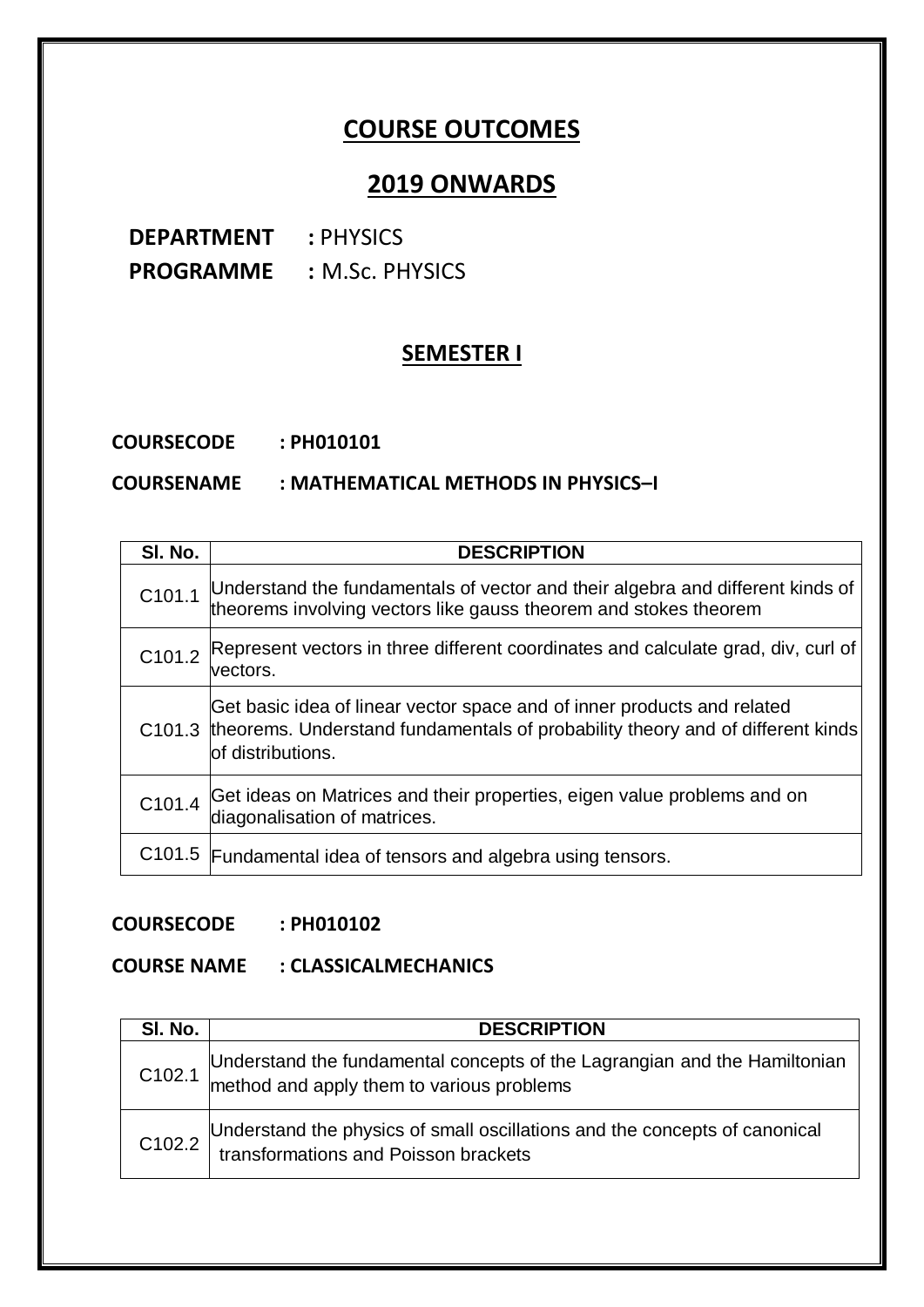| C102.3             | Understand and Illustrate the basic ideas of central forces and rigid body<br>dynamics |
|--------------------|----------------------------------------------------------------------------------------|
| C102.4             | Understand the Hamilton-Jacobi method and the concept of action-angle<br>variables.    |
| C <sub>102.5</sub> | Understand the Hamilton-Jacobi method and the concept of action-angle<br>variables.    |

## **COURSENAME : ELECTRODYNAMICS**

| SI. No.            | <b>DESCRIPTION</b>                                                                                                 |
|--------------------|--------------------------------------------------------------------------------------------------------------------|
| C <sub>103.1</sub> | Understand and apply the basics of electricity, magnetism and<br>electrodynamics                                   |
| C103.2             | Understand wave nature of electromagnetic field and its properties in<br>different media                           |
| C <sub>103.3</sub> | Explain electromagnetic field radiating out of accelerated charges                                                 |
| C103.4             | Understand the impact of relativity in electromagnetism along with confined<br>propagation of electromagnetic wave |

# **COURSECODE : PH010104**

#### **COURSENAME : ELECTRONICS**

| SI. No.            | <b>DESCRIPTION</b>                                                        |
|--------------------|---------------------------------------------------------------------------|
|                    | Understand the flow of charge (electron) through various materials and    |
| C104.1             | devices such as semiconductors, resistors, inductors, capacitors,         |
|                    | nanostructures etc.                                                       |
|                    | Getting adapted with basic integrated circuit components, its designing & |
| C <sub>104.2</sub> | packaging                                                                 |
|                    |                                                                           |
|                    | Understand various operating modes of Op-amp and its linear/non-linear    |
| C <sub>104.3</sub> | Applications                                                              |
|                    |                                                                           |
|                    | Understand applications of electronics which involve the transmission of  |
|                    | power and information                                                     |
| C <sub>104.4</sub> |                                                                           |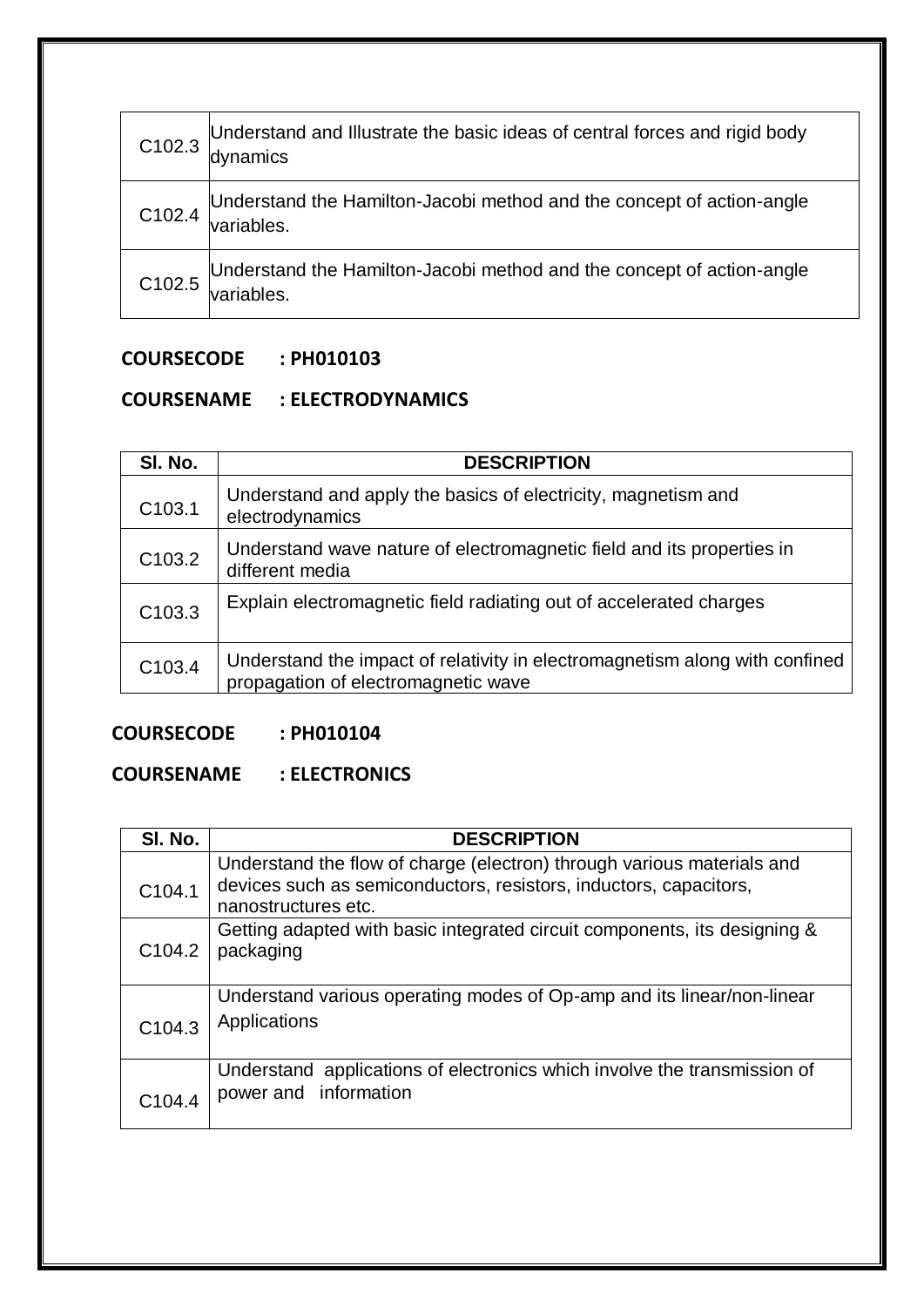# **SEMESTER II**

## **COURSECODE : PH010201**

#### **COURSENAME : MATHEMATICAL METHODS IN PHYSICS-II**

| SI. No.            | <b>DESCRIPTION</b>                                                                                                                                                                           |
|--------------------|----------------------------------------------------------------------------------------------------------------------------------------------------------------------------------------------|
| C <sub>201.1</sub> | Infer Fundamental ideas of complex function and properties, Integration<br>involving complex function and Series expansions (Taylor expansion &<br>Laurent expansion)                        |
| C <sub>201.2</sub> | Illustrate conversion of a function into series using Fourier series and<br>Fourier integrals and different kinds of transformations and applications.                                       |
| C <sub>201.3</sub> | Understand Special functions involved in different problems of physics and<br>different kinds of differential equations                                                                      |
| C <sub>201.4</sub> | Able to solve partial differential equations with different methods like<br>variable separable method in three different coordinates, using greens<br>functions and find their applications. |

# **COURSECODE : PH010202**

## **COURSENAME : QUANTUM MECHANICS - I**

| SI. No.            | <b>DESCRIPTION</b>                                                                                                      |
|--------------------|-------------------------------------------------------------------------------------------------------------------------|
| C <sub>202.1</sub> | Understand the fundamental concepts of the Dirac formalism.                                                             |
| C <sub>202.2</sub> | Examine how quantum systems evolve in time                                                                              |
| C <sub>202.3</sub> | Understand the basics of the quantum theory of angular<br>momentum.                                                     |
| C <sub>202.4</sub> | Solve the hydrogen atom problem and illustrate the method to<br>apply to more complicated problems in quantum mechanics |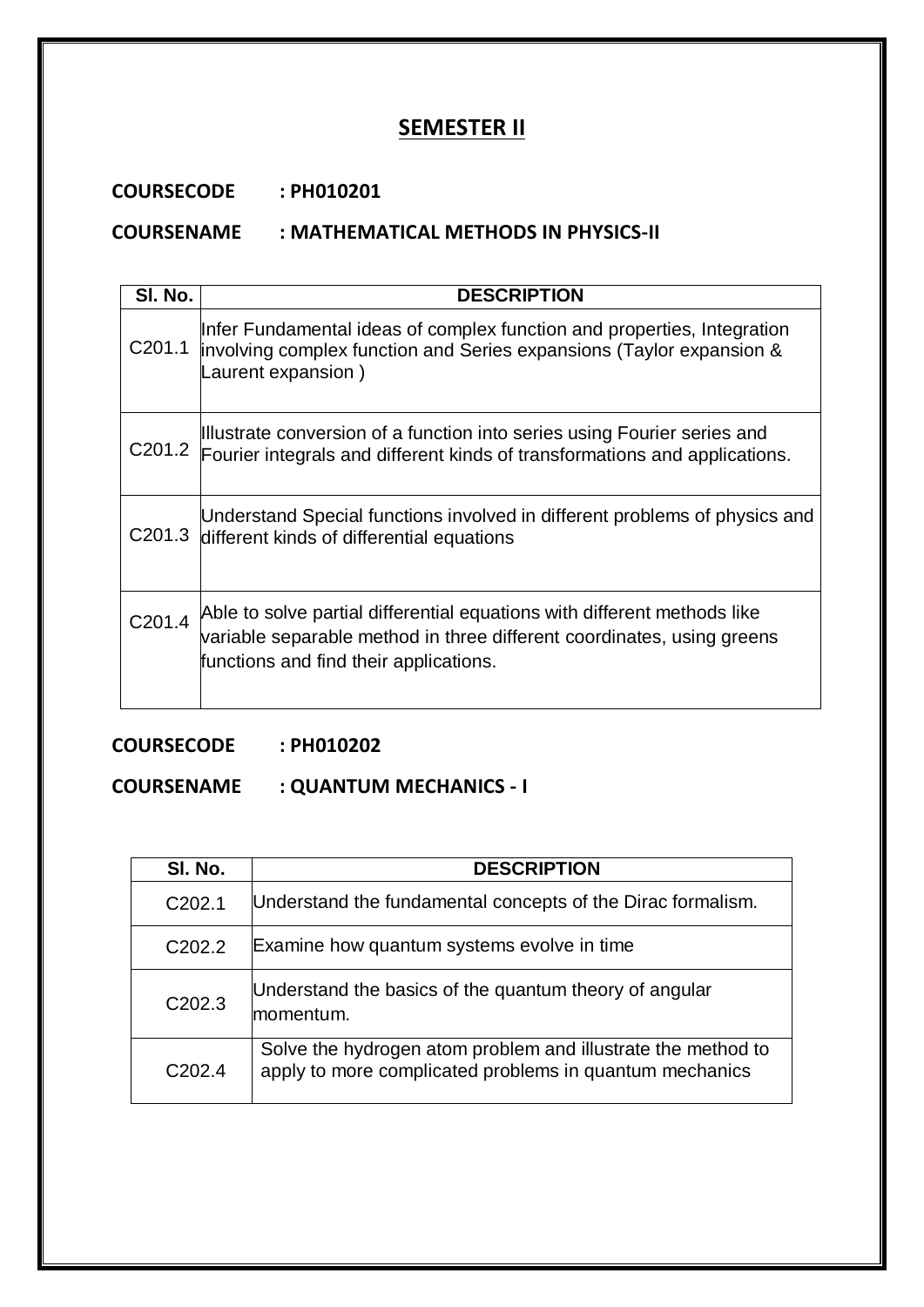# **COURSENAME : STATISTICALMECHANICS**

| SI. No. | <b>DESCRIPTION</b>                                                                                                            |
|---------|-------------------------------------------------------------------------------------------------------------------------------|
| C203.1  | Understand quantum and classical statistical mechanics for ideal systems.                                                     |
| C203.2  | Understand the concepts of phase space, microstate, macrostate.                                                               |
| C203.3  | Perform quantitative calculations on ideal systems                                                                            |
|         | Construct appropriate models to analyze simple systems in the C203.4 microcanonical, canonical and grand canonical ensembles. |
| C203.5  | Identify and solve problems in statistical mechanics using ensemble theory                                                    |
| C203.6  | Analyze phase diagrams, phase transitions and explain the concept of<br>latent heat                                           |

# **COURSECODE : PH010204**

#### **COURSENAME : CONDENSED MATTERPHYSICS**

| SI.<br>No.         | <b>DESCRIPTION</b>                                                                                              |
|--------------------|-----------------------------------------------------------------------------------------------------------------|
| C204.1             | Examine how condensed matter theory is characterized on atomic scale.                                           |
| C <sub>204.2</sub> | Illustrate how condensed matter physics integrates into the discipline of<br>physics                            |
| C204.3             | Understand the systems and the range of physical Phenomena in<br>condensed matter systems.                      |
| C <sub>204.4</sub> | Understand the phenomenon of superconductivity and their relation with<br>the magnetic properties of materials. |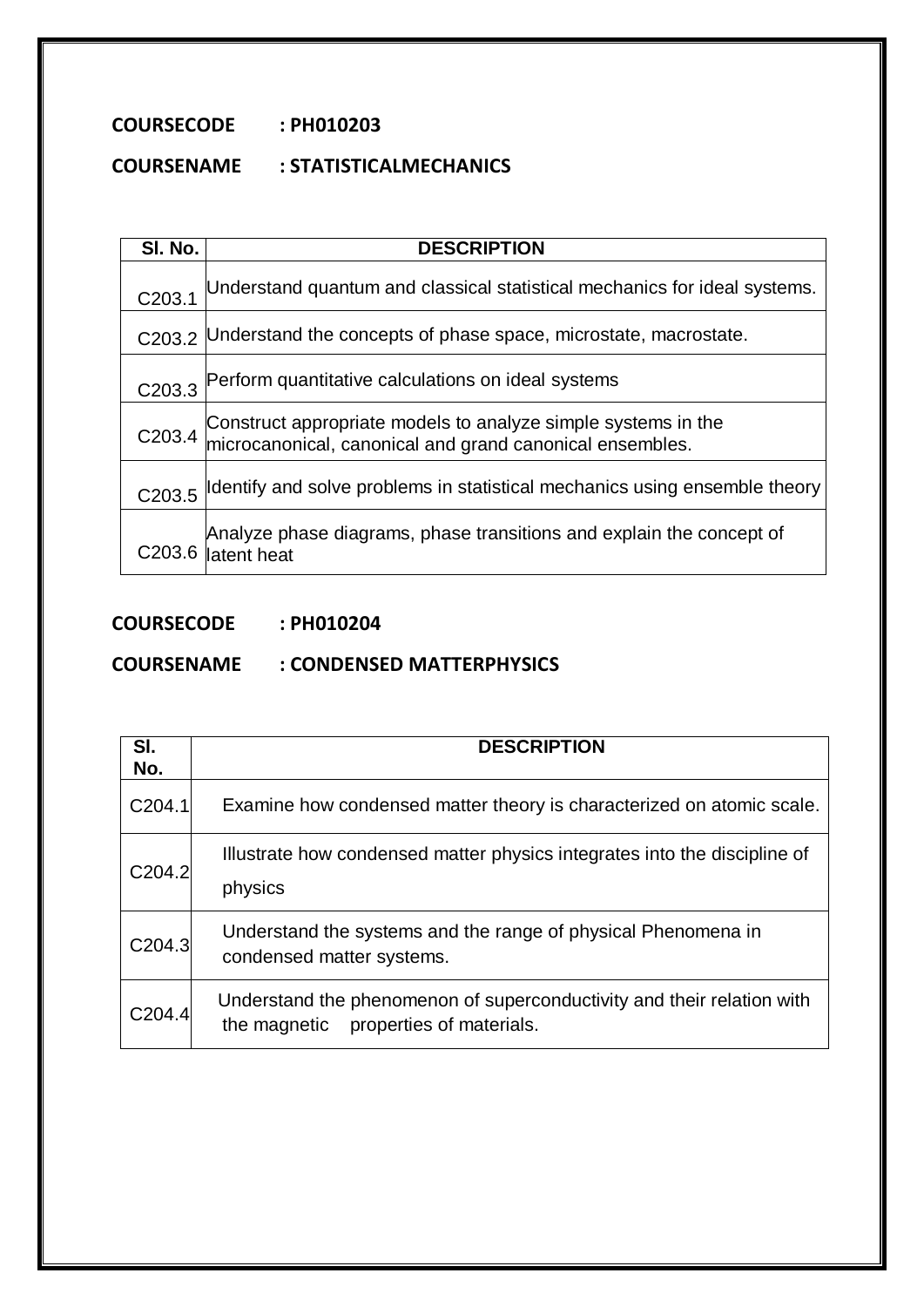# **COURSENAME : GENERAL PHYSICSPRACTICALS**

| SI. No. | <b>DESCRIPTION</b>                                                                                                                          |
|---------|---------------------------------------------------------------------------------------------------------------------------------------------|
| C205.1  | Apply the experimental methods to correlate with the Physics theory                                                                         |
| C205.2  | Illustrate hands on experience in using electrical, mechanical and optical systems for various measurements                                 |
|         | Analyze the observed data and evaluate the results in terms of the expected<br>C205.3 outcome, the difficulties faced, possible errors etc. |

# **COURSECODE : PH010206**

# **COURSENAME : ELECTRONICSPRACTICAL**

| SI. No. | <b>DESCRIPTION</b>                                                                                          |
|---------|-------------------------------------------------------------------------------------------------------------|
|         | C206.1 Design and test various basic linear application circuits using Opamps                               |
|         | C206.2 Design and test various Opamp based Active Filter Circuits                                           |
|         | Design and test various waveform generation circuits using Opamps,<br>C206.3 Comparators<br>and IC packages |
|         | C206.4 Understand how the 555 IC acting as a voltage controlled oscillator.                                 |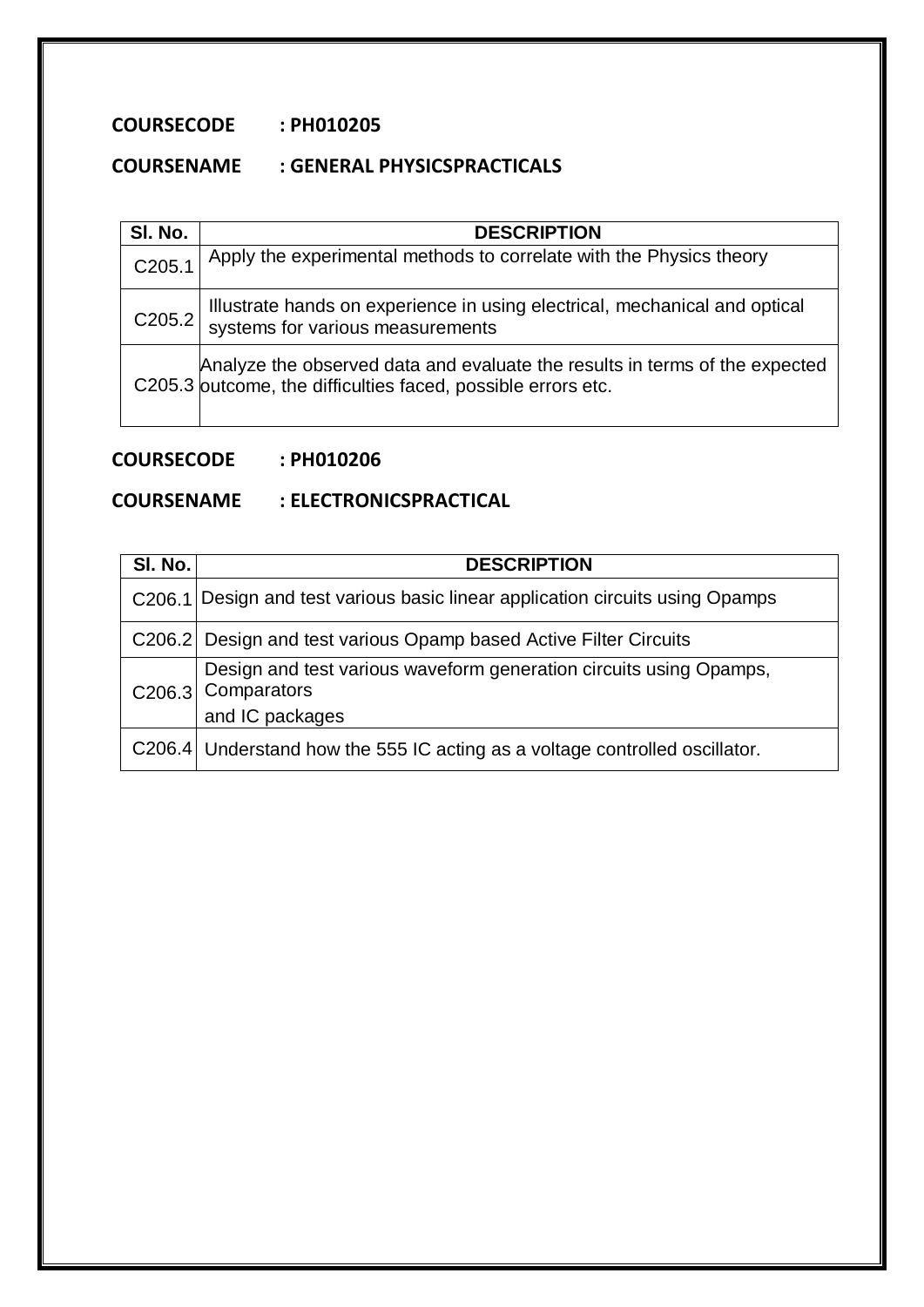# **SEMESTER III**

**COURSECODE : PH010301**

# **COURSENAME : QUANTUM MECHANICS-II**

| SI. No. | <b>DESCRIPTION</b>                                                                                                                     |
|---------|----------------------------------------------------------------------------------------------------------------------------------------|
|         | C301.1 Understand the different stationary state approximation methods and apply them $\vert$ to various quantum systems               |
|         | Understand the basics of time-dependent perturbation theory and apply to<br>C301.2 semi-classical theory of atom-radiation interaction |
|         | C301.3 Understand the theory of identical particles and its application to helium                                                      |
|         | C301.4 Understand the idea of Born approximation and the method of partial waves                                                       |
|         | C301.5 Illustrate the basic concepts of relativistic quantum mechanics                                                                 |

# **COURSECODE : PH010302**

# **COURSENAME : COMPUTATIONALPHYSICS**

| SI. No. | <b>DESCRIPTION</b>                                                                                                                                                                                                                      |
|---------|-----------------------------------------------------------------------------------------------------------------------------------------------------------------------------------------------------------------------------------------|
|         | Identify different kinds of numerical methods for curve fitting and interpolation<br>C302.1 including Newtons forward and backward interpolation formula.                                                                               |
|         | Understand and Apply Numerical differentiation in different problems, find Errors<br>C302.2 <sup>in</sup> numerical differentiation and Apply Trapezoidal Rule, Simpson's 1/3, and<br>Simpson's 3/8 Rule to integrate various functions |
|         | <b>Examine Numerical Solutions of Ordinary Differential Equations with Euler</b><br>method, R-K method and Illustrate the Gauss elimination method, Gauss-Jordan<br>$C302.3$ method to find inverse of a matrix                         |
|         | Find Numerical solutions of partial differential equations, Understand Elementary<br>ideas and basic concepts of finite difference method, Schmidt Method, Crank -<br>C302.4 Nicholson method and Weighted average implicit method      |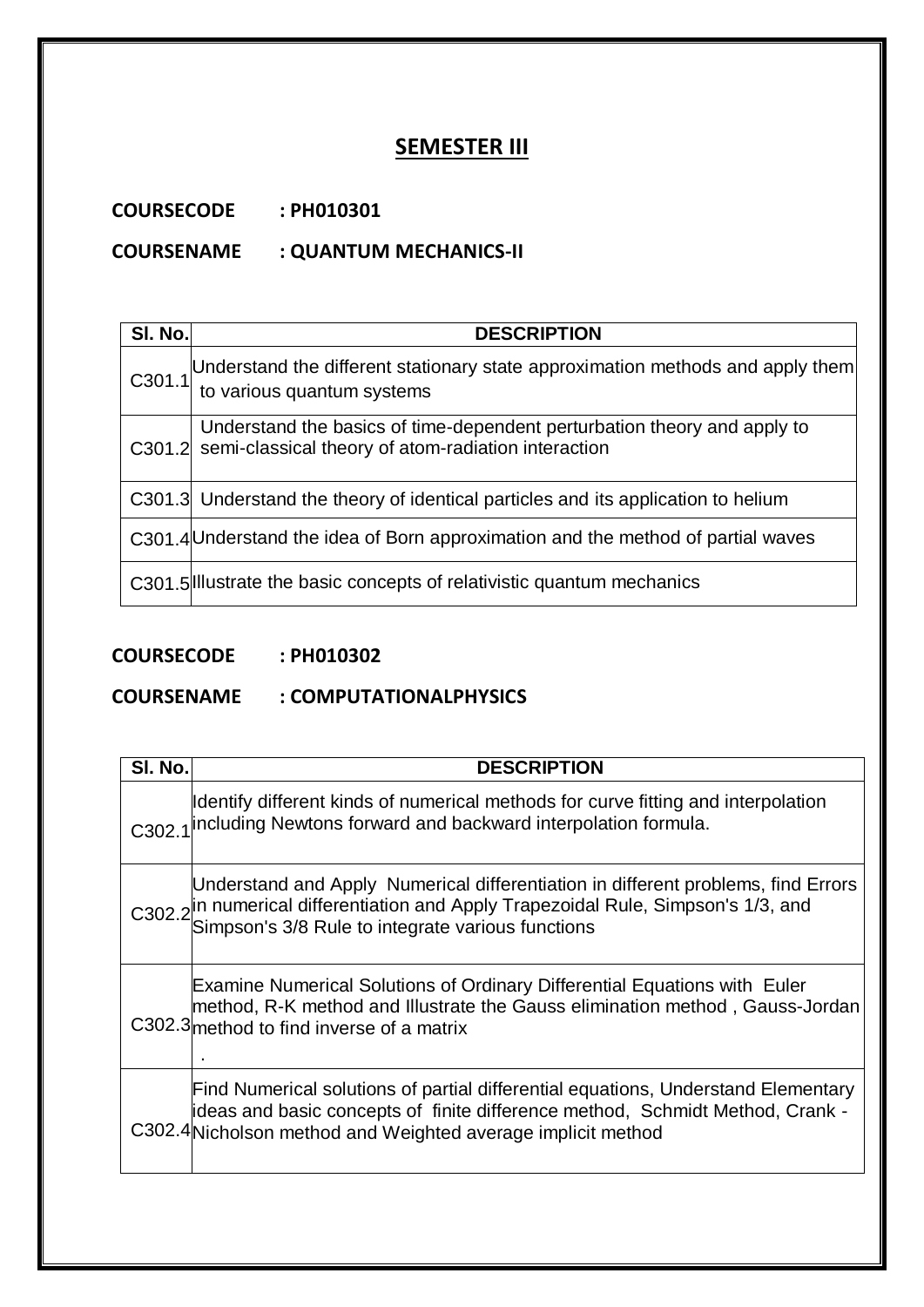# **COURSE NAME: ATOMIC AND MOLECULAR PHYSICS**

| SI. No.            | <b>DESCRIPTION</b>                                                                                                                                                                                                   |
|--------------------|----------------------------------------------------------------------------------------------------------------------------------------------------------------------------------------------------------------------|
| C <sub>303.1</sub> | Understand Atomic structure and spectra of typical one-electron and two-<br>electron systems.                                                                                                                        |
| C303.2             | Examine the theory of microwave and infra-red spectroscopies as well as<br>the electronic spectroscopy to understand vibrational and rotational<br>spectroscopy and hence to find the structure of various molecules |
| C303.3             | Illustrate the basics of Raman spectroscopy and the nonlinear Raman<br>effects                                                                                                                                       |
|                    | C303.4 Study the Electron spin and Nuclear Magnetic spin resonances                                                                                                                                                  |
| C303.5             | Examine and analyse Mossbauer spectrum for gamma ray emissions from<br>nucleus                                                                                                                                       |

# **COURSECODE : PH800301**

## **COURSENAME : DIGITAL SIGNAL PROCESSING**

| <b>SI. No.</b> | <b>DESCRIPTION</b>                                                                                               |
|----------------|------------------------------------------------------------------------------------------------------------------|
|                | Describe the characteristics and transformations of discrete time signals<br>C304.1 mathematically               |
|                | Classify systems based on their properties and determine the response of LTI<br>C304.2 system using convolution. |
|                | C304.3 <sup>Construct time, frequency and Z-transform analysis on signals and systems.</sup>                     |
|                | C304.4 Describe the significance of various filter structures.                                                   |
|                | C304.5 Design FIR and IIR type digital filters.                                                                  |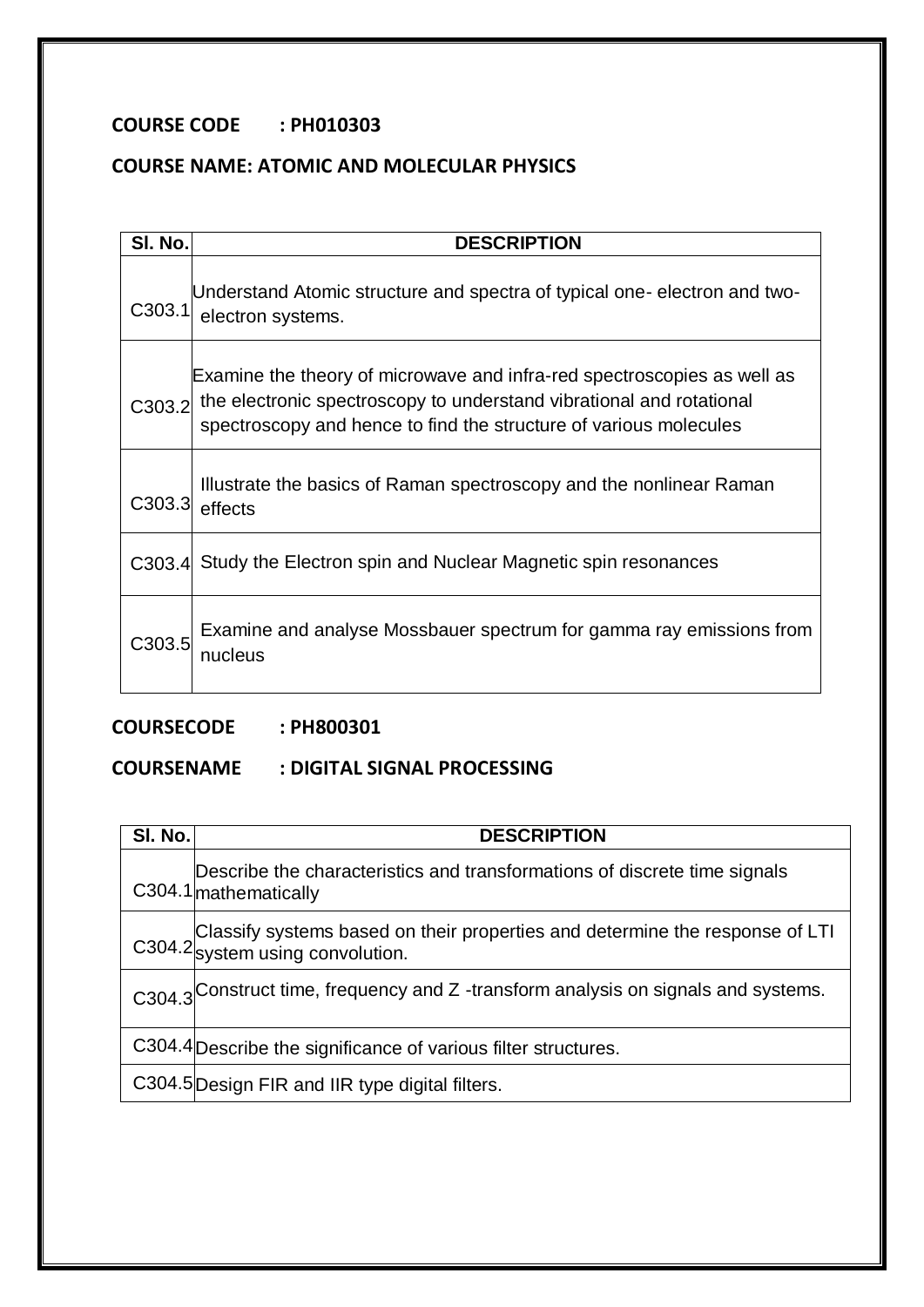# **SEMESTER IV**

## **COURSECODE : PH010401**

#### **COURSENAME : NUCLEAR AND PARTICLEPHYSICS**

| SI. No. | <b>DESCRIPTION</b>                                                                                        |
|---------|-----------------------------------------------------------------------------------------------------------|
| C401.1  | Understand the basic properties of the nucleus and the nuclear forces.                                    |
| C401.2  | Understand the major models of the nucleus and the theory behind the<br>nuclear decay process             |
| C401.3  | Understand the physics of nuclear reactions                                                               |
| C401.4  | Illustrate the interaction between elementary particles and the conservation<br>laws in particle physics. |
| C401.5  | Develop some idea about nuclear astrophysics and the practical<br>applications of nuclear physics         |

# **COURSE CODE : PH800402**

## **COURSENAME : MICROELECTRONICS AND SEMICONDUCTOR DEVICES**

| SI. No. | <b>DESCRIPTION</b>                                                                                                                       |
|---------|------------------------------------------------------------------------------------------------------------------------------------------|
| C402.1  | Understand the fundamentals of microelectronic semiconductor devices and<br>their processing steps in detail.                            |
| C402.2  | Knowledge of the architecture and instruction set of basic microprocessors<br>and microcontrollers.                                      |
| C402.3  | Understand the fundamentals and properties of semiconductor junctions such<br>as metal-semiconductor and semiconductor hetero-junctions. |
| C402.4  | Knowledge of semiconductor fabrication processes enabling the students to<br>work in industry in the area of semiconductor devices.      |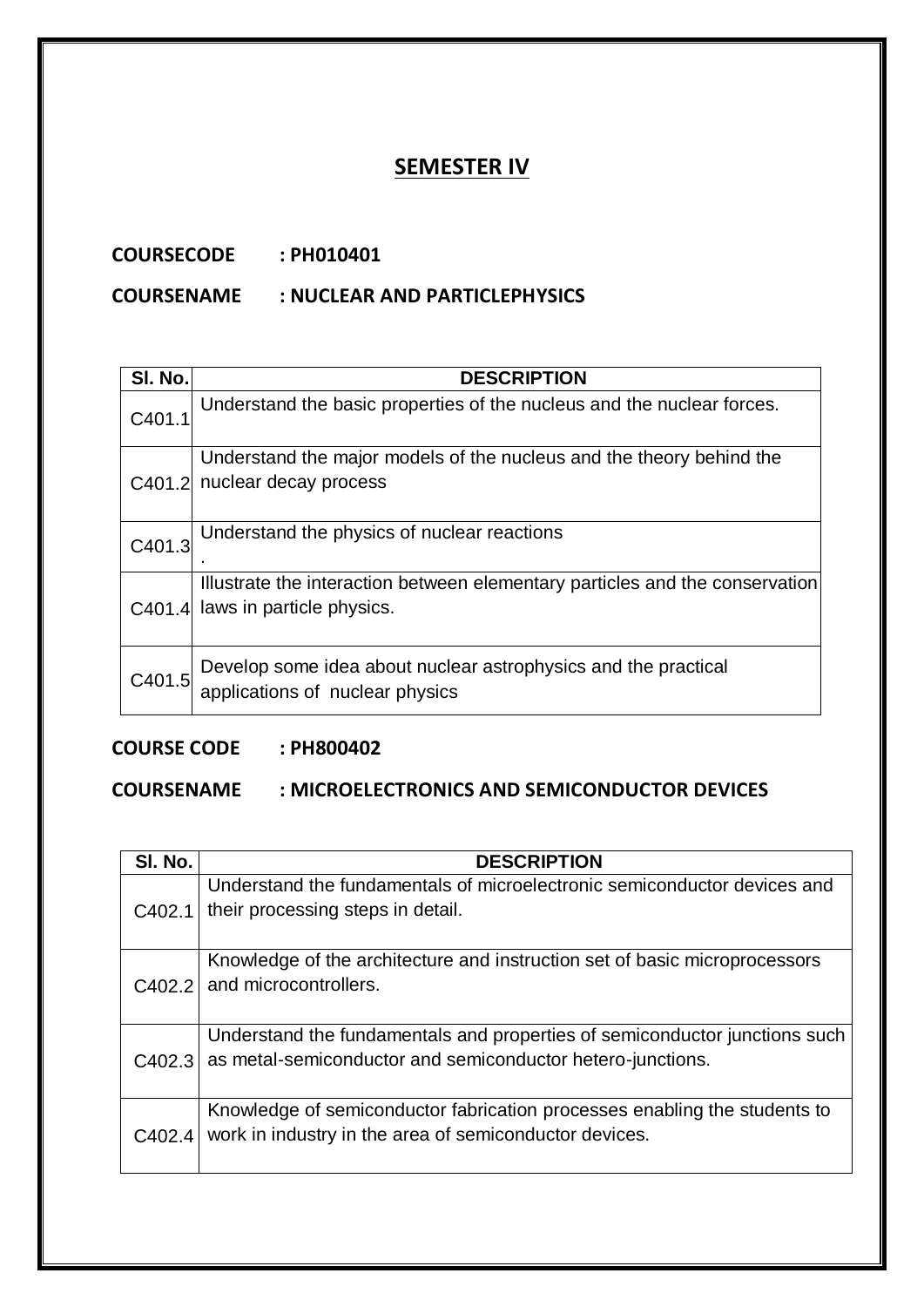# **COURSENAME : COMMUNICATION SYSTEMS**

| SI. No. | <b>DESCRIPTION</b>                                                                                                                    |
|---------|---------------------------------------------------------------------------------------------------------------------------------------|
| C403.1  | Understand and analyze the properties of various modulation techniques<br>and apply them to Digital Communication                     |
|         | C403.2 Understand the principles of wireless transmission, cellular Systems and the different cellular or mobile systems.             |
|         | C403.3 Compare different technologies used for wireless communication systems.                                                        |
|         | C403.4 Understand the basic concept in the field of Satellite Communication and also understand how to place a satellite in an orbit. |
| C403.5  | Identify the optical fiber for different applications                                                                                 |
|         | C403.6 Understand the concepts of Radar Systems and Antennas.                                                                         |

# **COURSECODE : PH800404**

**COURSENAME : ADVANCED PRACTICALS IN ELECTRONICS**

| SI. No. | <b>DESCRIPTION</b>                                                           |
|---------|------------------------------------------------------------------------------|
| C404.1  | Design and Construct various electronic devices and hence interpret the      |
|         | results by testing those devices                                             |
|         |                                                                              |
| C404.2  | Understand the basic principles of transducers by constructing a temperature |
|         | transducer                                                                   |
|         | C404.3 Design and implement programs on 8086 microprocessor                  |
|         |                                                                              |